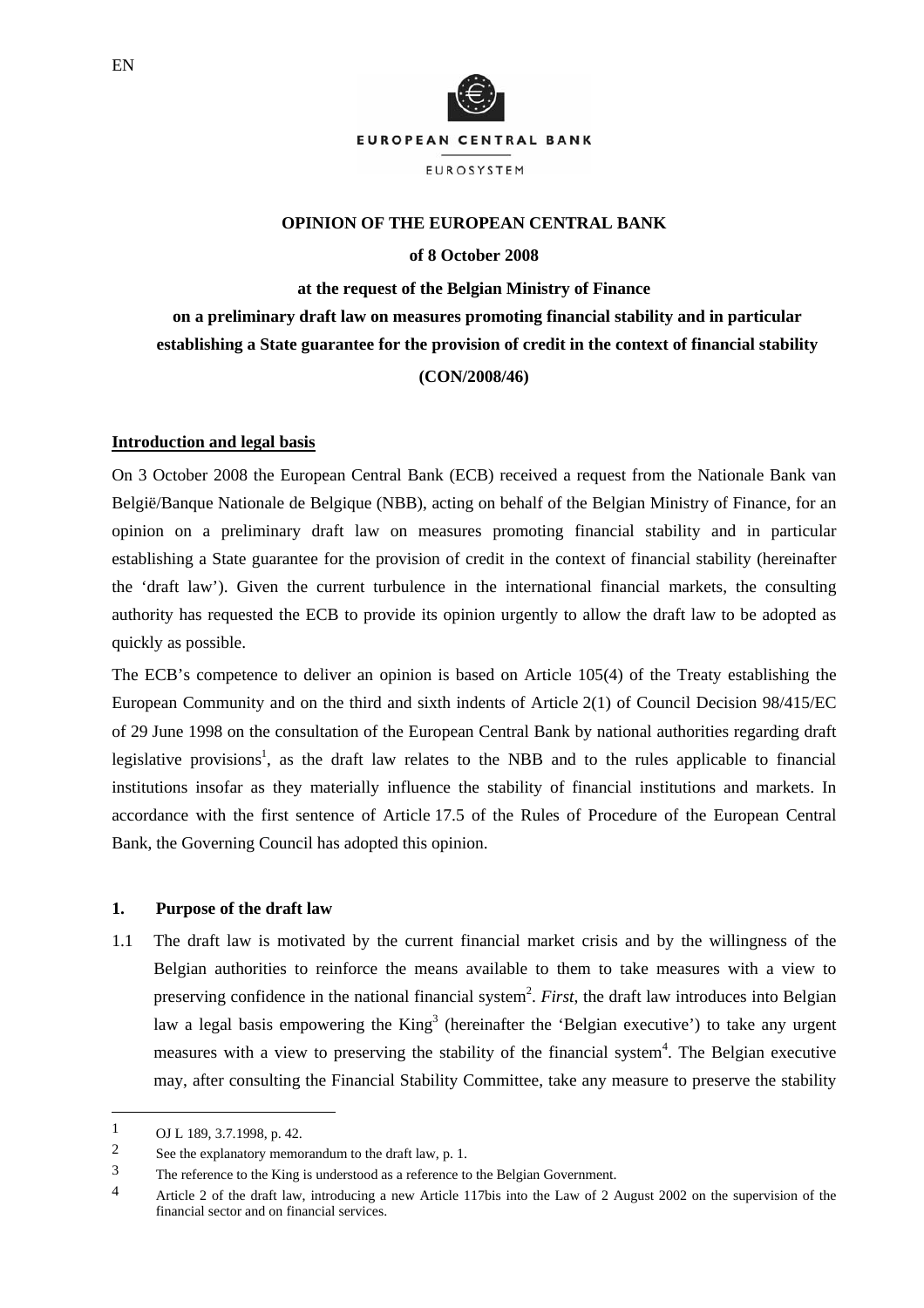of the financial system in the event of a sudden financial market crisis or of a serious threat of a systemic crisis, including temporary derogations from certain prudential laws applicable to the financial sector<sup>5</sup>. *Second*, the draft law establishes a State guarantee covering the NBB for credits extended in the context of the NBB's contribution to financial stability under its organic law<sup>6</sup> and provides to this end that 'the State shall … guarantee to the [NBB] the repayment of any credit granted in the context of its contribution to the stability of the financial system and shall guarantee the [NBB] against any loss due to any transaction necessary in this respect<sup> $7$ </sup>. This provision of the draft law would enter into force retroactively, on 28 September 2008. The Belgian authorities consider this retroactivity justified by the circumstance that it is 'indispensable to safeguarding financial stability that the [NBB] [was] able to grant emergency liquidity with a State guarantee on 29 September 2008'<sup>8</sup>.

1.2 The draft law aims at remedying certain ambiguities in the NBB Law created by the distinction made currently in the structure of the NBB Law between tasks that are within the domain of the European System of Central Banks (ESCB) and tasks which are not, which the draft law proposes should no longer be made<sup>9</sup>. In this context, the draft law clarifies for instance that the lien granted to the NBB under the NBB  $Law<sup>10</sup>$  is not limited to the NBB's claims arising from credit transactions carried out in the context of its ESCB-related tasks but also applies in the context of its non ESCB-related tasks $^{11}$ .

# **2. General observations**

- 2.1 The application of the special powers granted to the Belgian executive under the draft law with a view to preserving the stability of the financial system requires the adoption of royal decrees<sup>12</sup>. Although the ECB understands that, under the draft law, these draft royal decrees are intended to be adopted under a 'fast-track' procedure and will not for instance require the opinion of the Belgian Council of State, this does not prejudice the duty to consult the ECB under Article 105(4) of the Treaty on such draft royal decrees, should they fall within the ECB's advisory competences.
- 2.2 As already mentioned in a recent ECB opinion on another draft national law relating to emergency measures arising out of the current financial turmoil<sup>13</sup>, the ECB is of the view that it is important

<sup>5</sup> The laws concerned, as listed in Article 2 of the draft law, are as follows: (i) the Law of 22 March 1993 on the status and supervision of credit institutions; (ii) the Law of 6 April 1995 on the status and supervision of investment firms; and (iii) the Law of 2 August 2002 on the supervision of the financial sector and on financial services.

<sup>6</sup> See Article 12 of the Law of 22 February 1998 establishing the organic statute of the Nationale Bank van België/Banque Nationale de Belgique (hereinafter the 'NBB Law').

<sup>7</sup> Article 6 of the draft law amending Article 9 of the NBB Law.

<sup>8</sup> See the commentary on Article 12 in the explanatory memorandum to the draft law, p. 7.

<sup>9</sup> See especially Articles 3 and Articles 8 to 11 of the draft law concerning the structure of the NBB Law, as well as Article 7 of the draft law.

<sup>10</sup> Under Article 7, first subparagraph, of the NBB Law, '[the NBB]'s claims arising from credit transactions shall entail a preferential claim on all securities which the debtor holds in an account with the [NBB] or in its securities clearing system as his own assets.'

<sup>11</sup> Article 2bis of the draft law.

<sup>12</sup> Proposed Article 117bis, second paragraph of the Law of 2 August 2002.

<sup>13</sup> See ECB Opinion CON/2008/44 of 3 October 2008 at the request of the Irish Minister for Finance on a draft Credit Institutions (Financial Support) Bill 2008.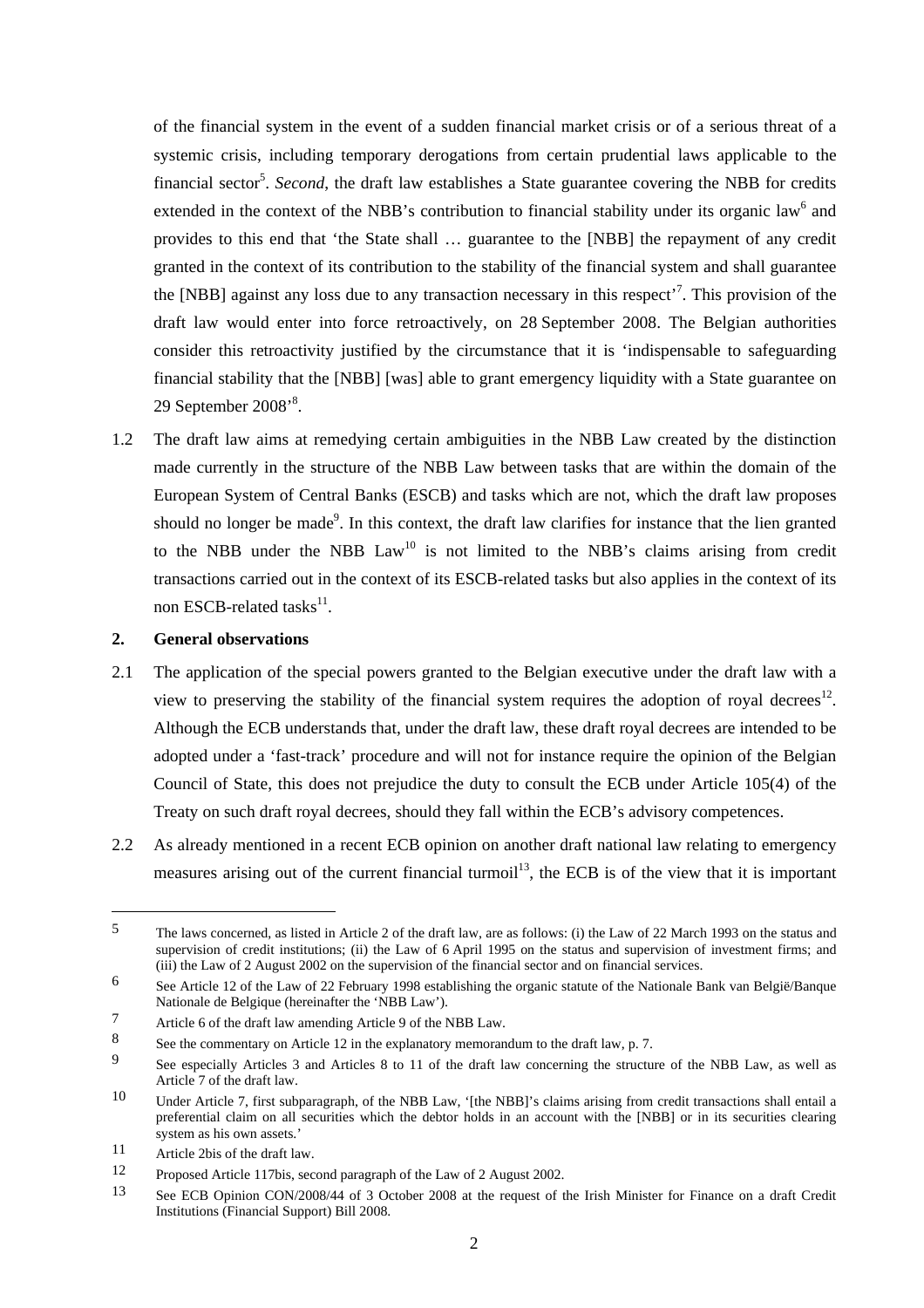for national authorities to seek to coordinate their responses to the current financial situation with their EU partners. As a general matter, the ECB wishes to underline the importance it attaches to ensuring that the draft law, and any subsequent royal decrees, fully comply with the relevant provisions of Community law, including State aid rules.

# **3. Provision of emergency liquidity assistance by national central banks**

- 3.1 One of the specific tools available to central banks in a crisis situation is the provision of emergency liquidity assistance to individual banks<sup>14</sup>. This tool consists of liquidity assistance provided by central bank in exceptional circumstances and on a case-by-case basis to temporarily illiquid but solvent institutions.
- 3.2 The extension of emergency liquidity assistance falls within the NBB's task of contributing to the stability of the financial system, which is set out in Article 12 of the NBB Law. Under the draft law, the State must guarantee to the NBB the repayment of any credit granted in the context of its contribution to the stability of the financial system and must guarantee the NBB against any loss due to any transaction necessary in this respect. The ECB notes that, in the explanatory memorandum to the draft law, the particular responsibility of the NBB in the event of a crisis is highlighted since, as the lender of last resort in the national financial system, it must evaluate if it is going to assist banks in difficulty by providing emergency liquidity. It is also pointed out that providing such emergency liquidity is an autonomous decision that the NBB must be in a position to take in exceptional circumstances and complete independence<sup>15</sup>.
- 3.3 As expressed in a recent opinion regarding another draft national law addressing the provision of emergency liquidity assistance by a Eurosystem central bank<sup>16</sup>, the ECB is of the view in this case that the draft law should unequivocally ensure the NBB's independence to decide on the provision of emergency liquidity assistance. To this end, the draft law should stipulate that the same degree of independence is granted to the NBB as regards the provision of emergency liquidity assistance as with respect to the performance of its ESCB-related tasks<sup>17</sup>.
- 3.4 The ECB notes that, except as regards tasks and transactions within the domain of the ESCB, Article 22(1) and 22(2) of the NBB Law provide for the possibility for the Minister of Finance (or their representative) to suspend and/or oppose transactions, measures and/or decisions adopted by the NBB which are contrary to the NBB Law, the NBB's statutes or the interests of the State. In this context and in view of the need to ensure the NBB's full independence in providing emergency liquidity assistance, the ECB would like to take the opportunity of this consultation to draw the attention of the Belgian authorities to the need to clarify these provisions, for instance by expressly excluding Article 12 of the NBB law from their scope.

<sup>14</sup> See the ECB Financial Stability Review, December 2006, pp.171-172 and the ECB's Annual Report 1999, p. 98.

<sup>15</sup> See the explanatory memorandum to the draft law, p. 2.

<sup>16</sup> See ECB Opinion CON/2008/42 of 10 September 2008 at the request of the Banque centrale du Luxembourg on amendments to the draft law improving the legislative framework for Luxembourg as a financial centre and amending the Law of 23 December 1998 on monetary status and on the Banque centrale du Luxembourg, paragraphs 4.9 to 4.11.

<sup>17</sup> Alternatively, a reference to the same level of independence as provided for in Article 108 of the Treaty could be considered (see ECB Opinion CON/2008/42, paragraph 4.11, footnote 20).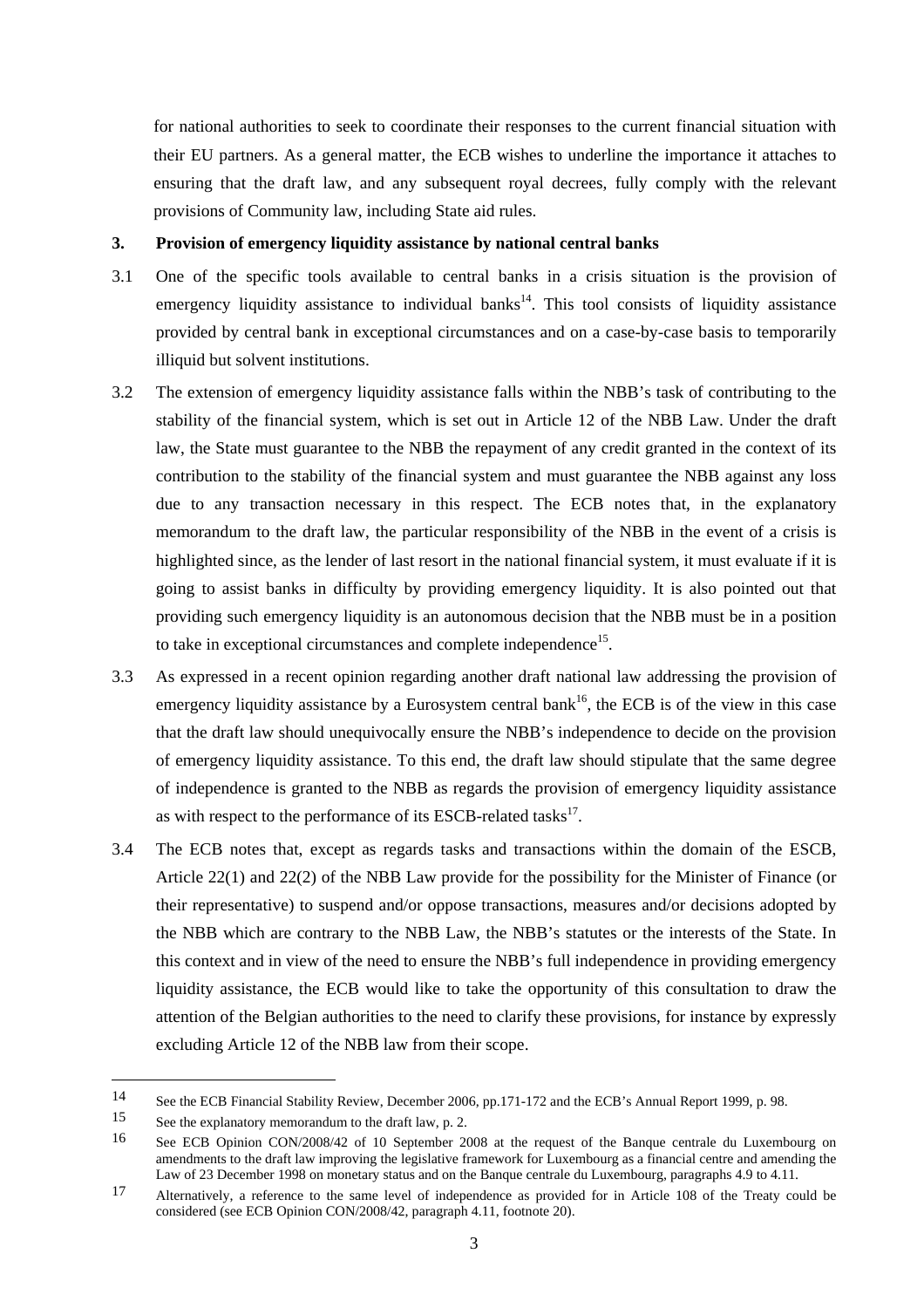#### **4. State guarantee and the prohibition on monetary financing**

- 4.1 The monetary financing prohibition, as defined in Article 101 of the Treaty, is essential to ensure that the primary objective of monetary policy, namely to maintain price stability, is not impeded. Therefore, the prohibition must be interpreted extensively in order to ensure its strict application. It is noted that, under Article 237(d) of the Treaty, the ECB is entrusted with the task of monitoring the compliance of the NCBs with the prohibition on monetary financing<sup>18</sup> and, as pointed out in a recent opinion, it is important, in the case of emergency liquidity assistance supported by a State guarantee, to provide for appropriate legal safeguards in terms of central bank independence and compliance with the monetary financing prohibition<sup>19</sup>.
- 4.2 The provision of emergency liquidity assistance is a central bank function, which consists in giving support in exceptional circumstances and on a case-by-case basis to temporarily illiquid but solvent credit institutions<sup>20</sup>. However, it is the ECB's view that 'national legislation foreseeing the financing by NCBs of credit institutions other than in connection with central banking tasks (such as monetary policy, payment systems or temporary liquidity support operations), in particular to support insolvent credit and/or other financial institutions, is incompatible with the monetary financing prohibition'21. In this respect the ECB notes the clarification contained in the explanatory memorandum to the draft law, which states that a central bank extension of financial support to an insolvent financial institution must be considered as a form of prohibited monetary financing<sup>22</sup>. The ECB is of the view that this clarification should be contained in the draft law itself. In the same vein, it would be advisable to introduce into the draft law a direct reference to the prohibition on monetary financing as defined in Community law or alternatively to Article 101 of the Treaty<sup>23</sup>.
- 4.3 Under the draft law, the State must guarantee to the NBB the repayment of any credit granted in the context of the NBB's contribution to the stability of the financial system and it must guarantee the NBB against any loss due to any transaction necessary in this respect. In order for emergency liquidity assistance provided with a State guarantee as collateral, as provided for in the draft law, to comply with the monetary financing prohibition, the following criteria should be met. *First*, as regards the need for the NBB to independently exercise full discretion regarding the decision whether to extend emergency liquidity assistance, the ECB notes that the NBB will take its decision fully independently, see however paragraphs 3.3 and 3.4, and that, while the NBB and the Commissie voor het Bank-, Financie- en Assurantiewezen/Commission Bancaire, Financière et des Assurances must inform the Minister for Finance in the event of a crisis endangering the financial

<sup>18</sup> See Article 237(d) of the Treaty.

<sup>19</sup> Since 2006, the ECB's Convergence Report has included an assessment of the compatibility of national legislation with the monetary financing prohibition.

<sup>20</sup> See ECB Opinion CON/2008/42, footnote 16.

<sup>21</sup> See the ECB's Convergence Report May 2006, p. 68; the Convergence Report December 2006, p. 30; the Convergence Report May 2007, p. 22 and the Convergence Report May 2008, p. 24, all of which are available on the ECB's website at www.ecb.europa.eu.

<sup>22</sup> See the explanatory memorandum to the draft law, p .3.

<sup>23</sup> ECB Opinion CON/2008/42, paragraph 4.11.